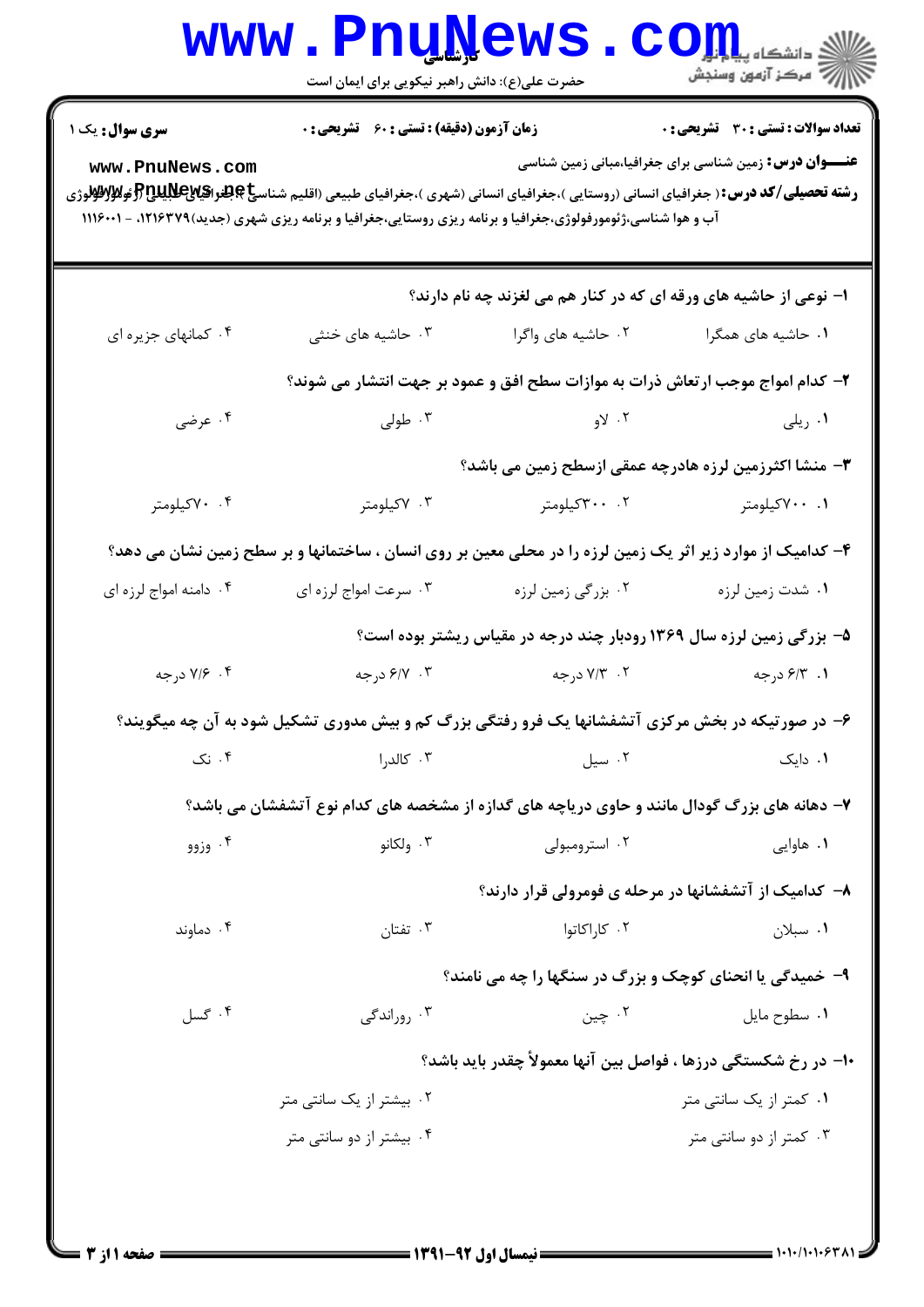|                                                                                                                                                                                        | <b>www.PnuNews.</b><br>حضرت علی(ع): دانش راهبر نیکویی برای ایمان است                                          |                                                                                        | في دانشڪا <b>، پياپايال</b>                                   |  |  |  |
|----------------------------------------------------------------------------------------------------------------------------------------------------------------------------------------|---------------------------------------------------------------------------------------------------------------|----------------------------------------------------------------------------------------|---------------------------------------------------------------|--|--|--|
| <b>سری سوال :</b> ۱ یک                                                                                                                                                                 | <b>زمان آزمون (دقیقه) : تستی : 60 ٪ تشریحی : 0</b>                                                            |                                                                                        | <b>تعداد سوالات : تستی : 30 ٪ تشریحی : 0</b>                  |  |  |  |
| www.PnuNews.com<br><b>رشته تحصیلی/کد درس:</b> جغرافیای انسانی (روستایی )،جغرافیای انسانی (شهری )،جغرافیای طبیعی (اقلیم شناسیEباطولاییالایالایالایالایالایالایالایی از استانی تران<br>. | ۱۱۱۶۰۰۱ - ،آب و هوا شناسی،ژئومورفولوژی،جغرافیا و برنامه ریزی روستایی،جغرافیا و برنامه ریزی شهری (جدید)۱۲۱۶۳۷۹ |                                                                                        | <b>عنـــوان درس:</b> زمین شناسی برای جغرافیا،مبانی زمین شناسی |  |  |  |
|                                                                                                                                                                                        |                                                                                                               | 11- با استفاده از نقشه های زمین شناسی چه اطلا عاتی را می توان به دست آورد؟             |                                                               |  |  |  |
| ۰۴ سنگ شناسی                                                                                                                                                                           | ۰۳ خاک شناسی                                                                                                  | ۰۲ هیدرولوژی                                                                           | ۰۱ نقشه برداري                                                |  |  |  |
| ۱۲– کدامیک از دانشمندان ، با استفاده از روش رادیو اکتیویته سن بعضی کانیها را تا حدود ۲ میلیارد سال برآورد نمود؟                                                                        |                                                                                                               |                                                                                        |                                                               |  |  |  |
| ۰۴ جان جولی                                                                                                                                                                            | ۰۳ کلوین                                                                                                      | ۰۲ راترفورد                                                                            | ۰۱ بولت وود                                                   |  |  |  |
| ۱۳– درکدامیک از دوره ها ، آمریکای جنوبی از افریقا جدا گردید؟                                                                                                                           |                                                                                                               |                                                                                        |                                                               |  |  |  |
| ۰۴ ائوسن                                                                                                                                                                               | ۰۳ کرتاسه                                                                                                     | ۰۲ تریاس                                                                               | ۰۱ ژوراسیک                                                    |  |  |  |
|                                                                                                                                                                                        |                                                                                                               | ۱۴– قلل پشته های اقیانوسی حدود چند متر از کف اقیانوس ارتفاع دارد؟                      |                                                               |  |  |  |
| ۰۰، ۵۰۰۰ متر                                                                                                                                                                           | ۰۴ . ۴۰۰۰ متر                                                                                                 | ۲. ۳۰۰۰ متر                                                                            | ۰. ۲۰۰۰ متر                                                   |  |  |  |
| ۱۵– ضخامت پوسته ی قاره ای در منطقه هیمالیا تقریبآ چند برابر ضخامت متوسط پوسته در کل زمین است؟                                                                                          |                                                                                                               |                                                                                        |                                                               |  |  |  |
| ۰۴ پنج برابر                                                                                                                                                                           | ۰۳ چهار برابر                                                                                                 | ۰۲ سه برابر                                                                            | ۰۱ دو برابر                                                   |  |  |  |
|                                                                                                                                                                                        | ۱۶– در کدامیک از شاخه های زیر، یک مقیاس زمانی از تحولات زمین ترتیب داده می شود؟                               |                                                                                        |                                                               |  |  |  |
| ۰۴ پالئوژئولوژی                                                                                                                                                                        | ۰۳ هیدروژئولوژی                                                                                               | ۰۲ ژئوکرونولوژی                                                                        | ۰۱ ژئومورفولوژی                                               |  |  |  |
| ۱۷– کدام گزینه به عنوان سطح مبناء در مشاهدات نجومی و نقشه برداری مورد استفاده قرار می گیرد؟                                                                                            |                                                                                                               |                                                                                        |                                                               |  |  |  |
| ۰۴ ژئومورف                                                                                                                                                                             | ۰۳ ژئوفيزيک                                                                                                   | ۰۲ ژئودزی                                                                              | ۰۱ ژئوئید                                                     |  |  |  |
| ۱۸– کدامیک از امواج ، سریعتر حرکت کرده و زودتر به ایستگاههای ثبت امواج زمین لرزه می رسند؟                                                                                              |                                                                                                               |                                                                                        |                                                               |  |  |  |
| ۰۴ فشاری                                                                                                                                                                               | ۰۳ ثانویه                                                                                                     | ۰۲ عرضی                                                                                | ۰۱ برشی                                                       |  |  |  |
|                                                                                                                                                                                        |                                                                                                               | ۱۹- انفصال لمان در کدام قسمت از زمین قرار گرفته است؟                                   |                                                               |  |  |  |
| ۰۴ جبه                                                                                                                                                                                 | ۰۳ هسته                                                                                                       | ۰۲ گوشته                                                                               | ۰۱ پوسته                                                      |  |  |  |
|                                                                                                                                                                                        |                                                                                                               | <b>۲۰</b> - در چه عمقی از زمین ، سنگ کره نسبتاً صلب عموماً در یک حالت تعادل شناور است؟ |                                                               |  |  |  |
| ۰۴ کیلومتری                                                                                                                                                                            | ۰. ۲۰۰ کیلومتری                                                                                               | ۰۲ ۱۵۰ کیلومتری                                                                        | ۰. ۱۰۰ کیلومتری                                               |  |  |  |
| <b>۲۱</b> – کدامیک از موارد زیر به عنوان یک کانی محسوب می شوند؟                                                                                                                        |                                                                                                               |                                                                                        |                                                               |  |  |  |
| ۰۴ نفت                                                                                                                                                                                 | ۰۳ بلورهای یخ                                                                                                 | ۰۲ زغال سنگ                                                                            | ۰۱ سیمان                                                      |  |  |  |
|                                                                                                                                                                                        |                                                                                                               |                                                                                        |                                                               |  |  |  |